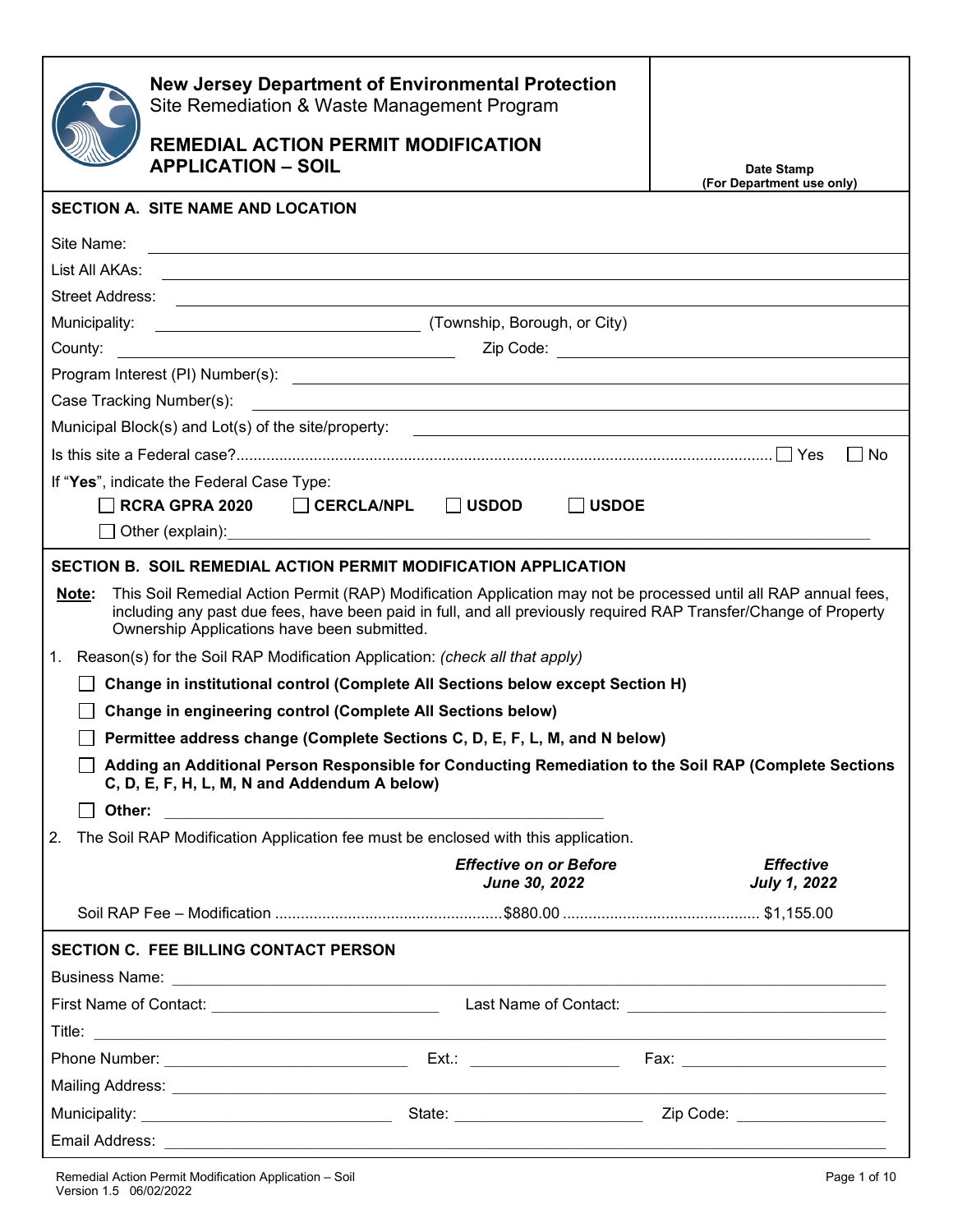| SECTION D. PERSON RESPONSIBLE FOR CONDUCTING THE REMEDIATION – CO-PERMITTEE                                                                                                                                                          |  |                                                                                                      |
|--------------------------------------------------------------------------------------------------------------------------------------------------------------------------------------------------------------------------------------|--|------------------------------------------------------------------------------------------------------|
| □ Addendum for additional Person Responsible for Conducting the Remediation has been completed.                                                                                                                                      |  |                                                                                                      |
|                                                                                                                                                                                                                                      |  |                                                                                                      |
|                                                                                                                                                                                                                                      |  |                                                                                                      |
|                                                                                                                                                                                                                                      |  |                                                                                                      |
|                                                                                                                                                                                                                                      |  |                                                                                                      |
|                                                                                                                                                                                                                                      |  |                                                                                                      |
|                                                                                                                                                                                                                                      |  |                                                                                                      |
|                                                                                                                                                                                                                                      |  |                                                                                                      |
| □ Check the box if the Person Responsible for Conducting the Remediation is the Primary Contact for Permit Compliance                                                                                                                |  |                                                                                                      |
| SECTION E. CURRENT OWNER OF THE SITE - CO-PERMITTEE                                                                                                                                                                                  |  |                                                                                                      |
| Addendum for additional Owner of the Site has been completed.                                                                                                                                                                        |  |                                                                                                      |
|                                                                                                                                                                                                                                      |  |                                                                                                      |
|                                                                                                                                                                                                                                      |  |                                                                                                      |
|                                                                                                                                                                                                                                      |  |                                                                                                      |
|                                                                                                                                                                                                                                      |  |                                                                                                      |
|                                                                                                                                                                                                                                      |  |                                                                                                      |
|                                                                                                                                                                                                                                      |  |                                                                                                      |
| Email Address: <u>New York: New York: New York: New York: New York: New York: New York: New York: New York: New York: New York: New York: New York: New York: New York: New York: New York: New York: New York: New York: New Yo</u> |  |                                                                                                      |
| □ Check the box if the owner is the Primary Contact for Permit Compliance                                                                                                                                                            |  |                                                                                                      |
| <b>SECTION F. ATTACHED DOCUMENTS</b>                                                                                                                                                                                                 |  |                                                                                                      |
| Attach the following documents: (Check all that apply)                                                                                                                                                                               |  |                                                                                                      |
| Note: All electronic copies should be provided in Adobe PDF file format on a compact disc (CD).                                                                                                                                      |  |                                                                                                      |
| Hard copy and electronic copy of the completed Soil RAP Modification Application using the current form on the<br>NJDEP Website.                                                                                                     |  |                                                                                                      |
| Hard and electronic copy of the cover letter/report explaining the reason(s) for the Soil RAP Modification<br>Application.                                                                                                           |  |                                                                                                      |
| Electronic copy of the Filed Deed Notice (must be a separate PDF file) and Deed Notice Termination document<br>with book & page numbers, which should include all associated attachments/exhibits.                                   |  |                                                                                                      |
| Electronic copy of the completed Remediation Cost Review and RFS/FA Form with a detailed cost estimate, if<br>applicable:                                                                                                            |  |                                                                                                      |
| Only Check One:                                                                                                                                                                                                                      |  |                                                                                                      |
| <b>Original</b> Financial Assurance mechanism (hard copy), including any Amendments, attached.                                                                                                                                       |  |                                                                                                      |
| Date the original Financial Assurance mechanism was submitted to the NJDEP:                                                                                                                                                          |  |                                                                                                      |
| An electronic copy of the Remediation Funding Source (RFS) mechanism, if using an existing RFS                                                                                                                                       |  | mechanism as the Financial Assurance, and an amendment to conform to the Financial Assurance format. |
| Electronic copy of the homeowner or condominium association's annual budget that includes funds for the<br>operation, maintenance, and monitoring of the engineering control(s) at the site, if applicable.                          |  |                                                                                                      |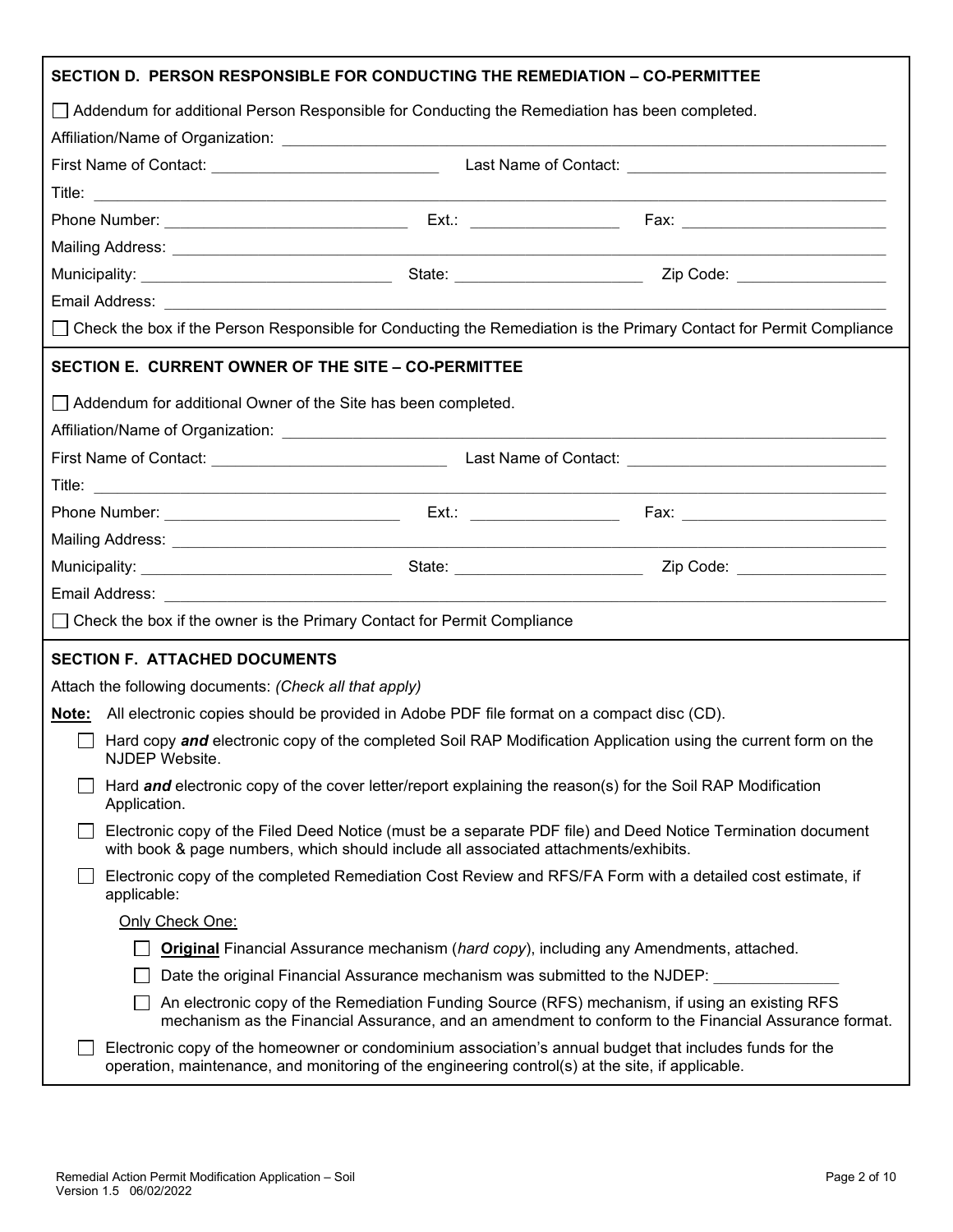|    | <b>SECTION G. DEED NOTICE INFORMATION</b>                                                                                                                          |                    |
|----|--------------------------------------------------------------------------------------------------------------------------------------------------------------------|--------------------|
| 1. | Deed Notice filing date:                                                                                                                                           |                    |
| 2. | Name of County Office the Deed Notice was filed in: _____________________________                                                                                  |                    |
| 3. | Book Number the Deed Notice is filed in: Page Numbers: First: to Last:                                                                                             |                    |
|    | 4. Total Number of Pages filed:                                                                                                                                    |                    |
|    | 5. Instrument/Control/File Number(s):                                                                                                                              |                    |
|    | 6. Block(s) and Lot(s) of the restricted area:                                                                                                                     |                    |
|    |                                                                                                                                                                    |                    |
|    |                                                                                                                                                                    | $\Box$ No          |
|    | If "No", what percent of the site/property is restricted? %                                                                                                        |                    |
|    |                                                                                                                                                                    | $\perp$<br>No      |
|    |                                                                                                                                                                    | П<br>No            |
|    | If the Historic Fill material is impacting the ground water at the site, has                                                                                       | No<br>$\Box$       |
|    | If the CEA/WRA Fact Sheet Form has not been submitted,<br>attach the Form to this application.                                                                     |                    |
|    | If the Historic Fill material is not impacting the ground water at the site,<br>then check one of the boxes below to explain why:                                  |                    |
|    | Ground water sampled as per the guidance and below GWQS                                                                                                            |                    |
|    | Ground water not sampled because no trigger in SI/RI                                                                                                               |                    |
|    | 9. Is this Deed Notice for Polychlorinated Biphenyl (PCB) soil contamination greater than                                                                          | <b>No</b>          |
|    | If "Yes", document compliance/approval with the federal Toxic Substances Control Act (TSCA)<br>program in Section K below and attach all supporting documentation. |                    |
|    |                                                                                                                                                                    | No<br>$\mathbf{I}$ |
|    | If "No", submit a GIS compatible map of the Deed Notice restricted area<br>by email to srpgis_dn@dep.nj.gov and provide the date the email was sent:               |                    |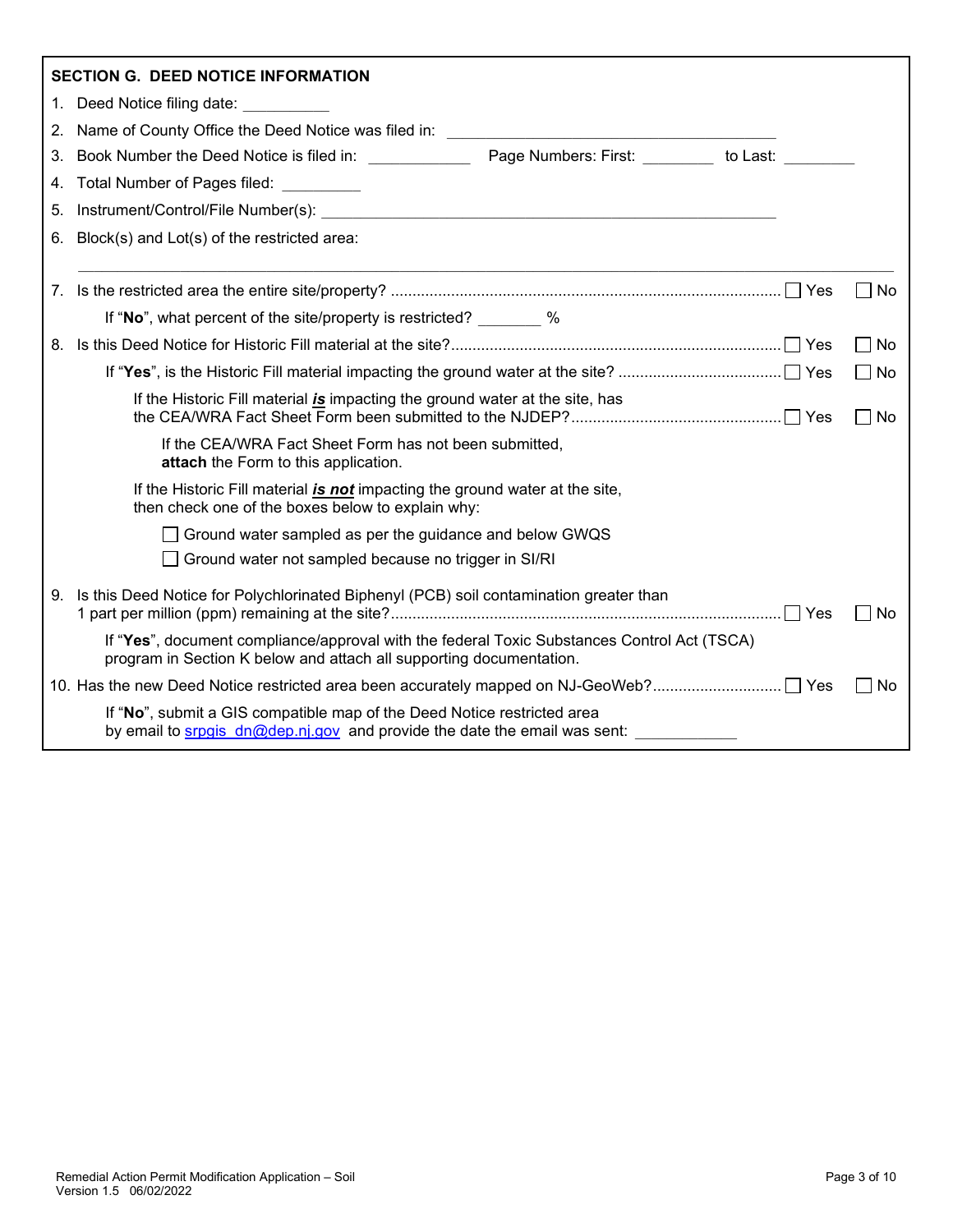| 11. In the following table, list all contaminants still present at the site/property that require the use of a Deed Notice (attach additional pages if needed). For each<br>contaminant indicate the highest concentration remaining at any depth, and the shallowest depth at which a concentration was detected above standards, as<br>measured to include the thickness of the cap. Note that the highest concentration and the shallowest depth can be from two different sampling points. Do not<br>attach tables from reports. |                                                                                                                                                       |                                                 |                                                                                                                                                 |                                                                                                                                                                |                                                                                                                                |                                                                                                                                        |                                                                                                                                                                                  |
|--------------------------------------------------------------------------------------------------------------------------------------------------------------------------------------------------------------------------------------------------------------------------------------------------------------------------------------------------------------------------------------------------------------------------------------------------------------------------------------------------------------------------------------|-------------------------------------------------------------------------------------------------------------------------------------------------------|-------------------------------------------------|-------------------------------------------------------------------------------------------------------------------------------------------------|----------------------------------------------------------------------------------------------------------------------------------------------------------------|--------------------------------------------------------------------------------------------------------------------------------|----------------------------------------------------------------------------------------------------------------------------------------|----------------------------------------------------------------------------------------------------------------------------------------------------------------------------------|
| If Historic Fill is present, check the appropriate box below:                                                                                                                                                                                                                                                                                                                                                                                                                                                                        |                                                                                                                                                       |                                                 |                                                                                                                                                 |                                                                                                                                                                |                                                                                                                                |                                                                                                                                        |                                                                                                                                                                                  |
|                                                                                                                                                                                                                                                                                                                                                                                                                                                                                                                                      | □ Visually Characterized historic fill assumed to be contaminated but not sampled<br>$\Box$ Historic fill sampled (provide soil sample results below) |                                                 |                                                                                                                                                 |                                                                                                                                                                |                                                                                                                                |                                                                                                                                        |                                                                                                                                                                                  |
| <b>Contaminant</b>                                                                                                                                                                                                                                                                                                                                                                                                                                                                                                                   | <b>Highest</b><br><b>Concentration*</b><br>$(mg/kg)^*$                                                                                                | <b>Shallowest</b><br><b>Depth</b><br>(feet bgs) | <b>Residential</b><br>Soil<br><b>Remediation</b><br><b>Standard for</b><br>the Ingestion-<br><b>Dermal</b><br><b>Exposure</b><br><b>Pathway</b> | Non-<br><b>Residential</b><br><b>Soil</b><br><b>Remediation</b><br><b>Standard for</b><br>the Ingestion-<br><b>Dermal</b><br><b>Exposure</b><br><b>Pathway</b> | <b>Residential</b><br>Soil<br><b>Remediation</b><br><b>Standard for</b><br>the Inhalation<br><b>Exposure</b><br><b>Pathway</b> | Non-<br><b>Residential</b><br>Soil<br><b>Remediation</b><br><b>Standard for</b><br>the Inhalation<br><b>Exposure</b><br><b>Pathway</b> | <b>Soil Remediation</b><br><b>Standard/Alternative</b><br><b>Remediation</b><br><b>Standard for the</b><br><b>Migration to Ground</b><br><b>Water Exposure</b><br><b>Pathway</b> |
|                                                                                                                                                                                                                                                                                                                                                                                                                                                                                                                                      | $\mathcal{L}_{\mathcal{A}}$                                                                                                                           |                                                 |                                                                                                                                                 |                                                                                                                                                                |                                                                                                                                |                                                                                                                                        |                                                                                                                                                                                  |
|                                                                                                                                                                                                                                                                                                                                                                                                                                                                                                                                      | П                                                                                                                                                     |                                                 |                                                                                                                                                 |                                                                                                                                                                |                                                                                                                                |                                                                                                                                        |                                                                                                                                                                                  |
|                                                                                                                                                                                                                                                                                                                                                                                                                                                                                                                                      | $\sim$                                                                                                                                                |                                                 |                                                                                                                                                 |                                                                                                                                                                |                                                                                                                                |                                                                                                                                        |                                                                                                                                                                                  |
|                                                                                                                                                                                                                                                                                                                                                                                                                                                                                                                                      | $\mathcal{L}_{\mathcal{A}}$                                                                                                                           |                                                 |                                                                                                                                                 |                                                                                                                                                                |                                                                                                                                |                                                                                                                                        |                                                                                                                                                                                  |
|                                                                                                                                                                                                                                                                                                                                                                                                                                                                                                                                      | $\Box$                                                                                                                                                |                                                 |                                                                                                                                                 |                                                                                                                                                                |                                                                                                                                |                                                                                                                                        |                                                                                                                                                                                  |
|                                                                                                                                                                                                                                                                                                                                                                                                                                                                                                                                      | $\mathcal{L}_{\mathcal{A}}$                                                                                                                           |                                                 |                                                                                                                                                 |                                                                                                                                                                |                                                                                                                                |                                                                                                                                        |                                                                                                                                                                                  |
|                                                                                                                                                                                                                                                                                                                                                                                                                                                                                                                                      | $\Box$                                                                                                                                                |                                                 |                                                                                                                                                 |                                                                                                                                                                |                                                                                                                                |                                                                                                                                        |                                                                                                                                                                                  |
|                                                                                                                                                                                                                                                                                                                                                                                                                                                                                                                                      | $\mathcal{L}_{\mathcal{A}}$                                                                                                                           |                                                 |                                                                                                                                                 |                                                                                                                                                                |                                                                                                                                |                                                                                                                                        |                                                                                                                                                                                  |
|                                                                                                                                                                                                                                                                                                                                                                                                                                                                                                                                      | $\Box$                                                                                                                                                |                                                 |                                                                                                                                                 |                                                                                                                                                                |                                                                                                                                |                                                                                                                                        |                                                                                                                                                                                  |
|                                                                                                                                                                                                                                                                                                                                                                                                                                                                                                                                      | $\mathcal{L}$                                                                                                                                         |                                                 |                                                                                                                                                 |                                                                                                                                                                |                                                                                                                                |                                                                                                                                        |                                                                                                                                                                                  |
|                                                                                                                                                                                                                                                                                                                                                                                                                                                                                                                                      | $\mathcal{L}_{\mathcal{A}}$                                                                                                                           |                                                 |                                                                                                                                                 |                                                                                                                                                                |                                                                                                                                |                                                                                                                                        |                                                                                                                                                                                  |
|                                                                                                                                                                                                                                                                                                                                                                                                                                                                                                                                      | $\mathcal{L}_{\mathcal{A}}$                                                                                                                           |                                                 |                                                                                                                                                 |                                                                                                                                                                |                                                                                                                                |                                                                                                                                        |                                                                                                                                                                                  |
|                                                                                                                                                                                                                                                                                                                                                                                                                                                                                                                                      | $\mathbb{R}^n$                                                                                                                                        |                                                 |                                                                                                                                                 |                                                                                                                                                                |                                                                                                                                |                                                                                                                                        |                                                                                                                                                                                  |
|                                                                                                                                                                                                                                                                                                                                                                                                                                                                                                                                      | $\mathcal{L}_{\mathcal{A}}$                                                                                                                           |                                                 |                                                                                                                                                 |                                                                                                                                                                |                                                                                                                                |                                                                                                                                        |                                                                                                                                                                                  |
|                                                                                                                                                                                                                                                                                                                                                                                                                                                                                                                                      |                                                                                                                                                       |                                                 |                                                                                                                                                 |                                                                                                                                                                |                                                                                                                                |                                                                                                                                        |                                                                                                                                                                                  |
|                                                                                                                                                                                                                                                                                                                                                                                                                                                                                                                                      | $\Box$                                                                                                                                                |                                                 |                                                                                                                                                 |                                                                                                                                                                |                                                                                                                                |                                                                                                                                        |                                                                                                                                                                                  |

\* Check the box if the number entered is not the highest concentration, but was the result of a compliance option (e.g., compliance averaging to meet Non-Residential Remediation Standard).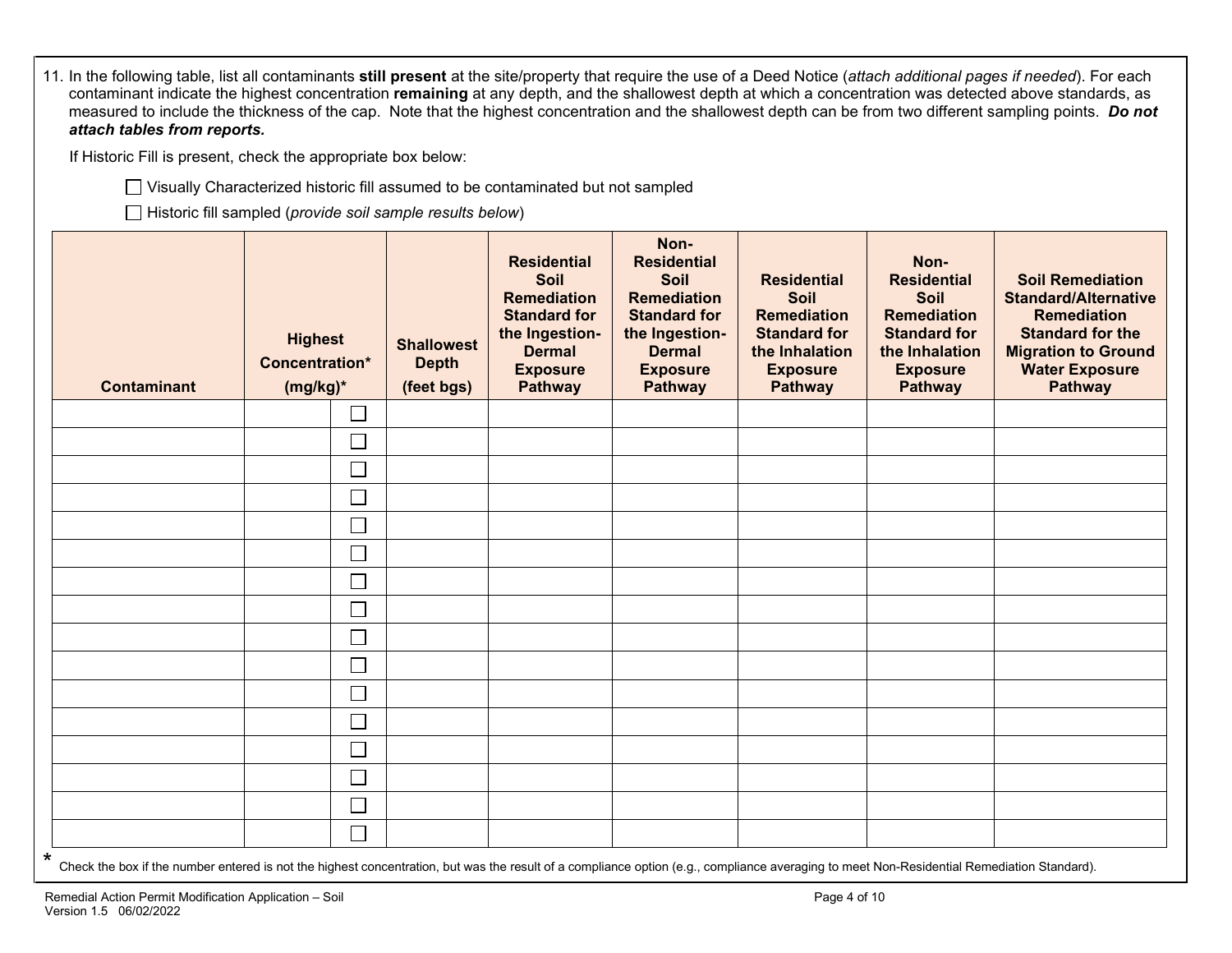|    | <b>SECTION H. ENGINEERING CONTROL</b>                                        |                                                                                  |                                                                       |    |     |
|----|------------------------------------------------------------------------------|----------------------------------------------------------------------------------|-----------------------------------------------------------------------|----|-----|
|    |                                                                              | Current Land Use for the Engineering Controlled Area (check all that apply)      |                                                                       |    |     |
|    | Industrial<br>$\Box$ Residential<br>$\Box$ Commercial<br>Government Facility | Park or Recreational Use<br>Agricultural<br>Road/Right of Way<br>School          | Child Care Center<br>$\Box$ Hospital<br>่ Vacant ∣<br>$\sqcap$ Other: |    |     |
| 2. |                                                                              | If school, childcare, or residential was checked above, was a presumptive remedy | Yes                                                                   | No | N/A |
|    |                                                                              | If "No", when was the alternate remedy approved by the NJDEP?                    |                                                                       |    |     |

3. Identify below the materials used for the engineering control(s) that are contained in Exhibit C of the Deed Notice.

| Area | <b>Engineering Control</b><br>Description | <b>Thickness</b> | <b>Units</b> | <b>Inspection</b><br>Frequency |
|------|-------------------------------------------|------------------|--------------|--------------------------------|
|      |                                           |                  |              |                                |
|      |                                           |                  |              |                                |
|      |                                           |                  |              |                                |
|      |                                           |                  |              |                                |
|      |                                           |                  |              |                                |
|      |                                           |                  |              |                                |
|      |                                           |                  |              |                                |
|      |                                           |                  |              |                                |
|      |                                           |                  |              |                                |
|      |                                           |                  |              |                                |
|      |                                           |                  |              |                                |
|      |                                           |                  |              |                                |
|      |                                           |                  |              |                                |
|      |                                           |                  |              |                                |
|      |                                           |                  |              |                                |
|      |                                           |                  |              |                                |
|      |                                           |                  |              |                                |
|      |                                           |                  |              |                                |
|      |                                           |                  |              |                                |
|      |                                           |                  |              |                                |

Other, describe: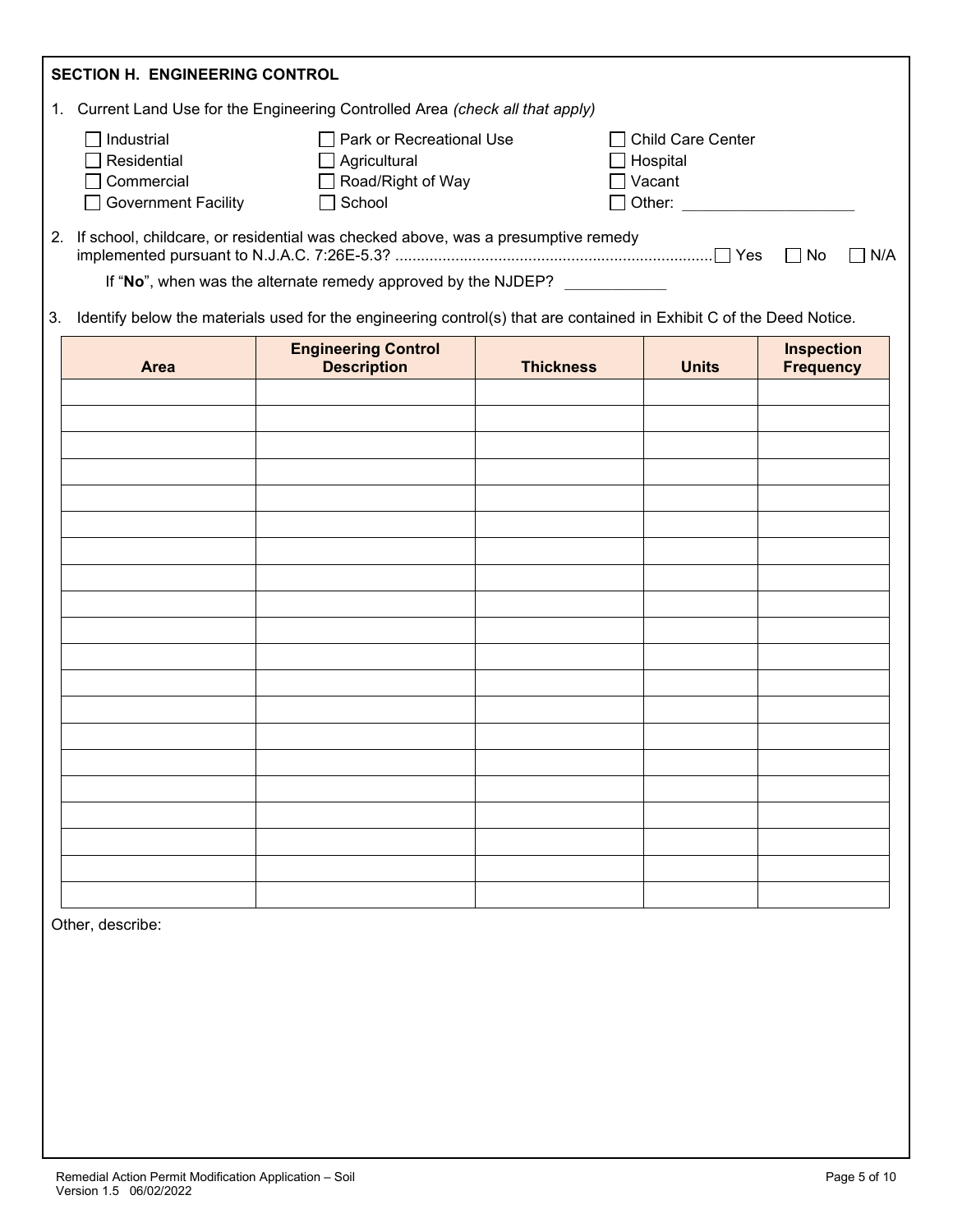|    | <b>SECTION I. FINANCIAL ASSURANCE</b>                                                                                                                                                                                                                                                                                                                                                                                                                                                                                                                                                                                                                                                                              |             |
|----|--------------------------------------------------------------------------------------------------------------------------------------------------------------------------------------------------------------------------------------------------------------------------------------------------------------------------------------------------------------------------------------------------------------------------------------------------------------------------------------------------------------------------------------------------------------------------------------------------------------------------------------------------------------------------------------------------------------------|-------------|
|    |                                                                                                                                                                                                                                                                                                                                                                                                                                                                                                                                                                                                                                                                                                                    | No          |
|    | If "No", proceed to the next section.                                                                                                                                                                                                                                                                                                                                                                                                                                                                                                                                                                                                                                                                              |             |
|    | 2. Are any of the permittees exempt from establishing Financial                                                                                                                                                                                                                                                                                                                                                                                                                                                                                                                                                                                                                                                    | No          |
|    | If "Yes", check the exemption(s) that applies:                                                                                                                                                                                                                                                                                                                                                                                                                                                                                                                                                                                                                                                                     |             |
|    | Person Responsible<br>Current<br>for Conducting the<br>Owner of<br>Remediation-<br>the $Site -$<br>Co-Permittee<br>Co-Permittee<br>Government entity (e.g., departments, agencies, and public universities)<br>A person not liable pursuant to the Spill Act that<br>purchased contaminated property before May 7, 2009<br>A person that conducted remediation at their primary or<br>secondary residence<br>Owner or operator of a child care center<br>$\begin{array}{c} \ldots \ldots \ldots \ldots \ldots \ldots \ldots \ldots \end{array}$<br>Public school, private school, or charter school<br>Owner or operator of a small business responsible for<br>conducting remediation at the location of the site |             |
|    | If all of the permittees are exempt, proceed to the next section.                                                                                                                                                                                                                                                                                                                                                                                                                                                                                                                                                                                                                                                  |             |
|    | 3. Is the current owner of the site either a homeowner association or a condominium association                                                                                                                                                                                                                                                                                                                                                                                                                                                                                                                                                                                                                    | No          |
|    | If "Yes" and the association is identified in Section E of this RAP Application, an<br>electronic copy of the association's annual budget that includes funds for the operation,<br>maintenance, and monitoring of the engineering control(s) at the site should be attached<br>as indicated in Section F above.                                                                                                                                                                                                                                                                                                                                                                                                   |             |
|    | 4. Identify the estimated cost of the operation, maintenance, and monitoring of the                                                                                                                                                                                                                                                                                                                                                                                                                                                                                                                                                                                                                                |             |
|    |                                                                                                                                                                                                                                                                                                                                                                                                                                                                                                                                                                                                                                                                                                                    | $\sqcap$ No |
|    |                                                                                                                                                                                                                                                                                                                                                                                                                                                                                                                                                                                                                                                                                                                    | No          |
|    | a. The amount of funds needed to operate, maintain, and monitor the engineering<br>control(s) at the site for 30 years (minimum of \$30,000 for a 30-year time frame);                                                                                                                                                                                                                                                                                                                                                                                                                                                                                                                                             |             |
|    | b. The amount of funds in the RFS equals the amount of funds required to be posted<br>for RFS and Financial Assurance; and                                                                                                                                                                                                                                                                                                                                                                                                                                                                                                                                                                                         |             |
|    | c. The RFS is not in the form of a self-guarantee.                                                                                                                                                                                                                                                                                                                                                                                                                                                                                                                                                                                                                                                                 |             |
|    |                                                                                                                                                                                                                                                                                                                                                                                                                                                                                                                                                                                                                                                                                                                    |             |
| 6. |                                                                                                                                                                                                                                                                                                                                                                                                                                                                                                                                                                                                                                                                                                                    |             |
|    | As indicated in Section F above, an electronic copy of the completed Remediation Cost Review and RFS/FA Form<br>should be attached. Also, please be sure to provide one of the following as indicated in Section F above: attach the<br>original Financial Assurance mechanism (hard copy), including any Amendments, to the Soil RAP Application; the<br>date the original Financial Assurance mechanism was submitted to the NJDEP; or an electronic copy of the existing<br>RFS mechanism that is being used as the Financial Assurance and the amendment to conform to the Financial<br>Assurance format.                                                                                                      |             |
|    | 7. What is the Financial Assurance Mechanism? (check all that apply)                                                                                                                                                                                                                                                                                                                                                                                                                                                                                                                                                                                                                                               |             |
|    | <b>Remediation Trust Fund</b><br>$\Box$ Line of Credit<br><b>Surety Bond</b>                                                                                                                                                                                                                                                                                                                                                                                                                                                                                                                                                                                                                                       |             |
|    | $\Box$ Letter of Credit<br><b>Environmental Insurance Policy</b>                                                                                                                                                                                                                                                                                                                                                                                                                                                                                                                                                                                                                                                   |             |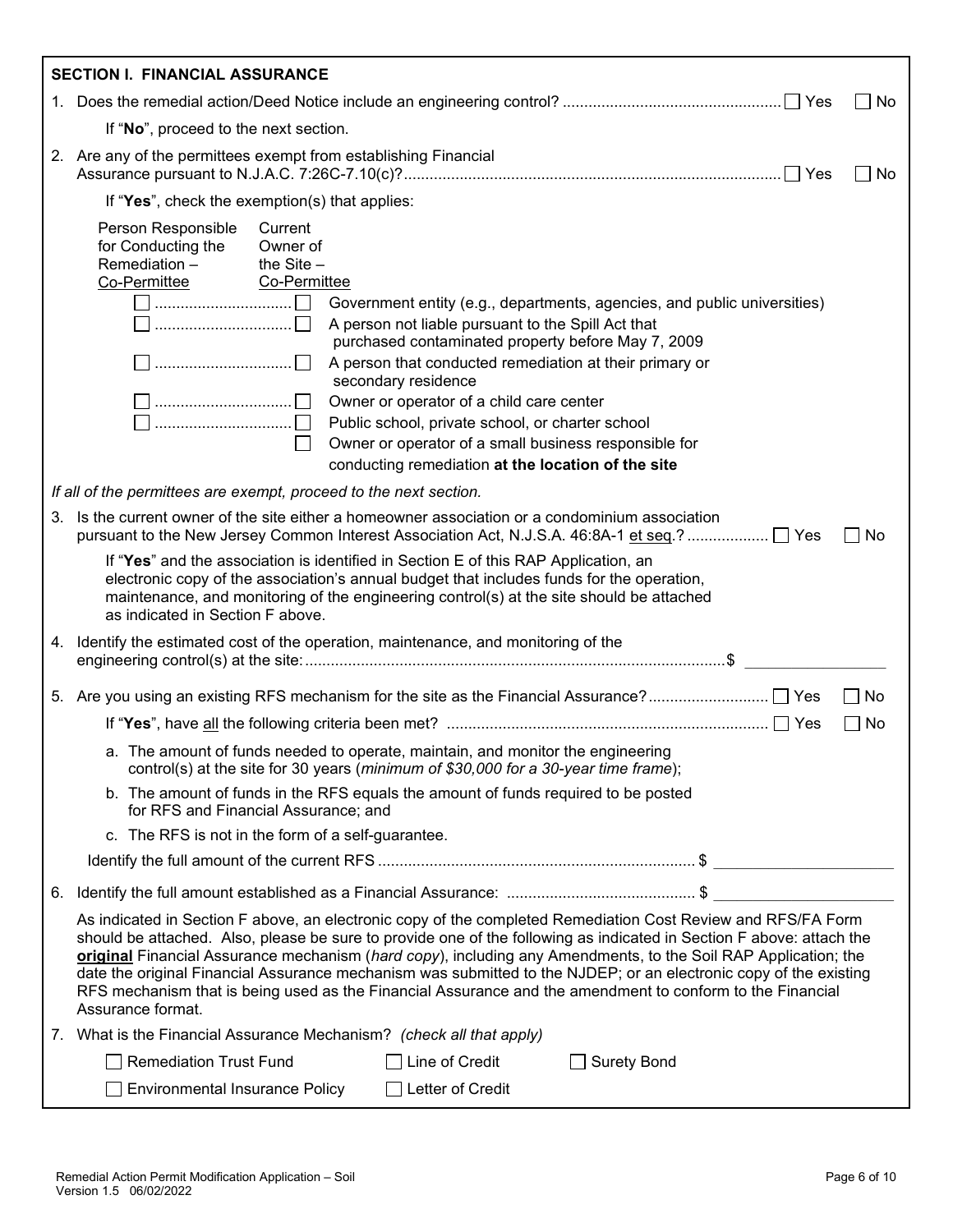| 8. Contact information at the financial institution for the Financial Assurance:                                                                                                            |                                                                                                                                                                                                                                                                                                                                                                   |           |
|---------------------------------------------------------------------------------------------------------------------------------------------------------------------------------------------|-------------------------------------------------------------------------------------------------------------------------------------------------------------------------------------------------------------------------------------------------------------------------------------------------------------------------------------------------------------------|-----------|
|                                                                                                                                                                                             |                                                                                                                                                                                                                                                                                                                                                                   |           |
|                                                                                                                                                                                             |                                                                                                                                                                                                                                                                                                                                                                   |           |
|                                                                                                                                                                                             |                                                                                                                                                                                                                                                                                                                                                                   |           |
|                                                                                                                                                                                             |                                                                                                                                                                                                                                                                                                                                                                   |           |
|                                                                                                                                                                                             |                                                                                                                                                                                                                                                                                                                                                                   |           |
|                                                                                                                                                                                             |                                                                                                                                                                                                                                                                                                                                                                   |           |
|                                                                                                                                                                                             |                                                                                                                                                                                                                                                                                                                                                                   |           |
| <b>SECTION J. VAPOR INTRUSION SUMMARY</b>                                                                                                                                                   |                                                                                                                                                                                                                                                                                                                                                                   |           |
| 1. Are there any buildings with an Indeterminate Vapor Intrusion Pathway status                                                                                                             |                                                                                                                                                                                                                                                                                                                                                                   | $\Box$ No |
| If "Yes", document this issue in Section K below and attach any supporting documentation.                                                                                                   |                                                                                                                                                                                                                                                                                                                                                                   |           |
| 2. Is there soil gas contamination above the Soil Gas Screening Levels beneath any<br>buildings that require long-term monitoring as a result of this soil contamination and                |                                                                                                                                                                                                                                                                                                                                                                   | l INo     |
| If "Yes", document this issue in Section K below.                                                                                                                                           |                                                                                                                                                                                                                                                                                                                                                                   |           |
| Attach an electronic copy of the Vapor Intrusion Long-Term Monitoring Plan and a scaled<br>site map clearly identifying the building(s).                                                    |                                                                                                                                                                                                                                                                                                                                                                   |           |
| 3. Are any vapor intrusion engineering controls/mitigation systems currently installed at any<br>buildings as a result of this soil contamination (and not ground water contamination) that |                                                                                                                                                                                                                                                                                                                                                                   | $\Box$ No |
|                                                                                                                                                                                             | If "Yes", indicate the type of vapor intrusion engineering control that was implemented: (check all that apply)                                                                                                                                                                                                                                                   |           |
| □ Subsurface Depressurization System<br>Subsurface Ventilation System<br>Soil Vapor Extraction System<br><b>HVAC Positive Pressure</b><br>$\Box$ Other (specify):                           |                                                                                                                                                                                                                                                                                                                                                                   |           |
| address and block and lot of each impacted property.                                                                                                                                        | Attach an electronic copy of the Operation, Maintenance, and Monitoring (OMM) Plan for the vapor intrusion<br>engineering control(s)/mitigation system(s). The OMM Plan should clearly identify the building(s) and/or structure(s)<br>and vapor intrusion engineering control(s)/mitigation system(s) that are in place (e.g., active or passive), including the |           |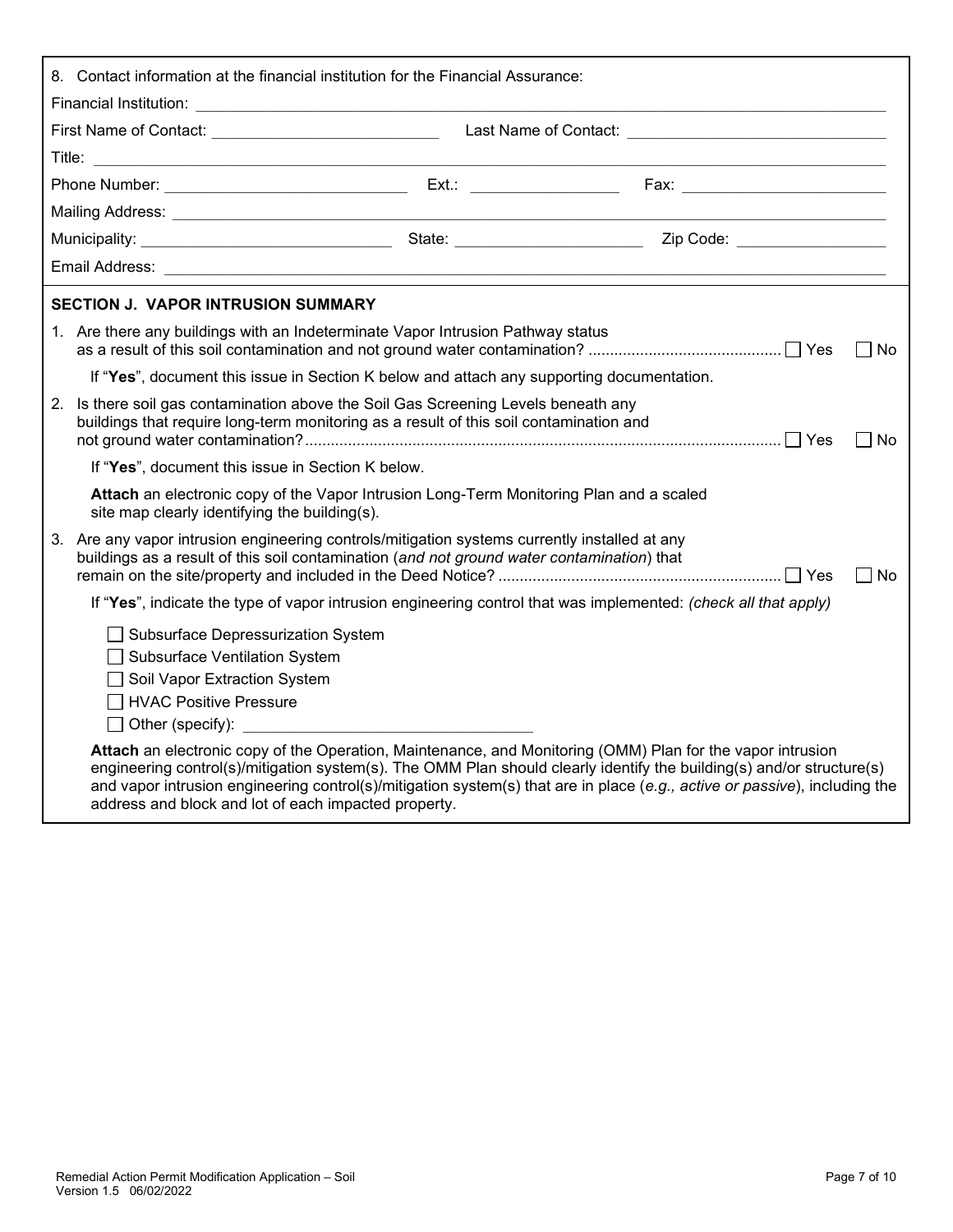### **SECTION K. OTHER INFORMATION PROVIDED**

List any other pertinent information to support the Soil RAP Modification Application.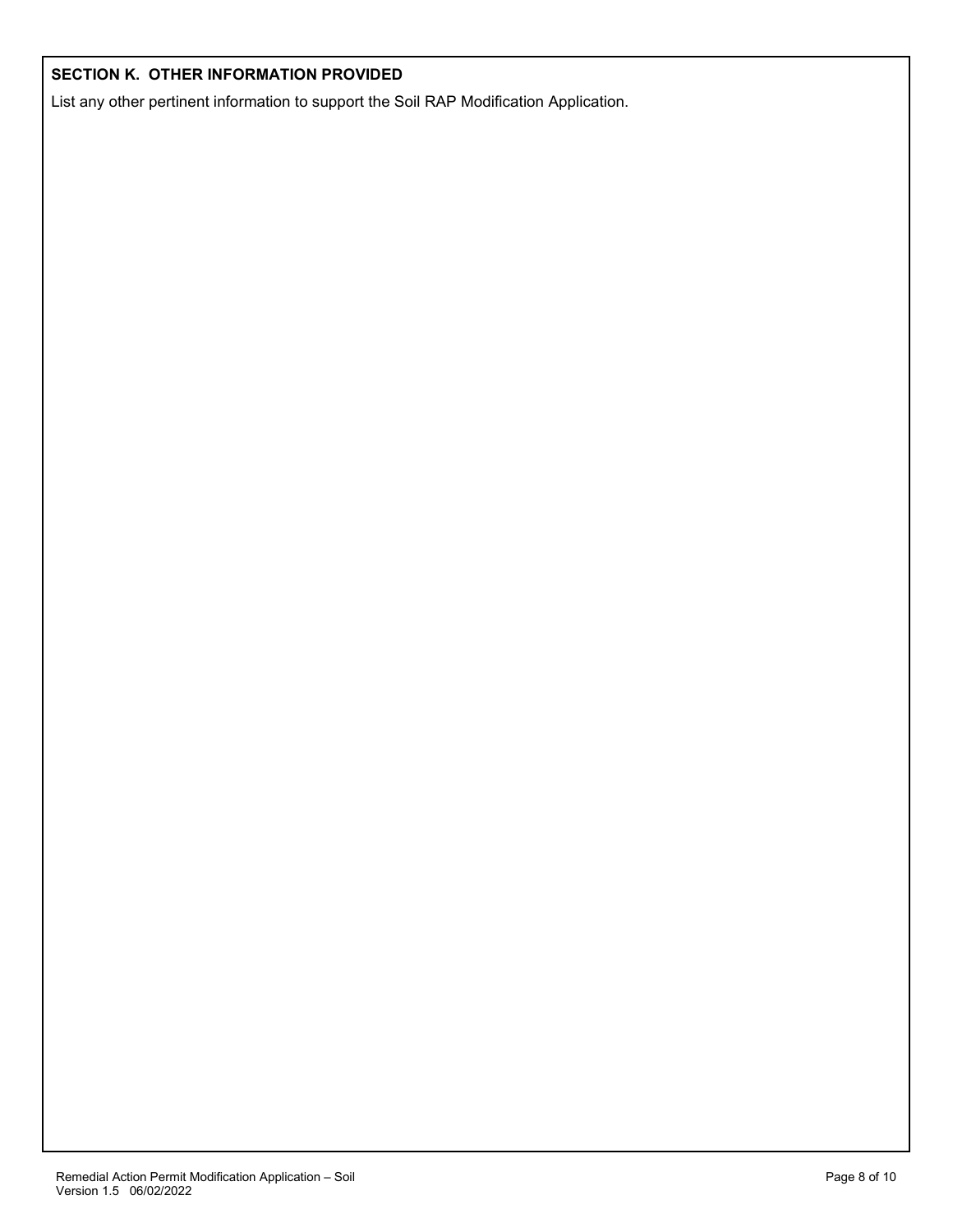| Full Legal Name of the Person Responsible for Conducting the Remediation:                                                                                                                                                                                                                                                                                                     |                                                                                                                      | SECTION L. PERSON RESPONSIBLE FOR CONDUCTING THE REMEDIATION INFORMATION AND CERTIFICATION                                                                                                                                                                                                                                                                                                                                                                                                                                  |
|-------------------------------------------------------------------------------------------------------------------------------------------------------------------------------------------------------------------------------------------------------------------------------------------------------------------------------------------------------------------------------|----------------------------------------------------------------------------------------------------------------------|-----------------------------------------------------------------------------------------------------------------------------------------------------------------------------------------------------------------------------------------------------------------------------------------------------------------------------------------------------------------------------------------------------------------------------------------------------------------------------------------------------------------------------|
|                                                                                                                                                                                                                                                                                                                                                                               |                                                                                                                      |                                                                                                                                                                                                                                                                                                                                                                                                                                                                                                                             |
|                                                                                                                                                                                                                                                                                                                                                                               |                                                                                                                      |                                                                                                                                                                                                                                                                                                                                                                                                                                                                                                                             |
|                                                                                                                                                                                                                                                                                                                                                                               |                                                                                                                      |                                                                                                                                                                                                                                                                                                                                                                                                                                                                                                                             |
|                                                                                                                                                                                                                                                                                                                                                                               |                                                                                                                      |                                                                                                                                                                                                                                                                                                                                                                                                                                                                                                                             |
|                                                                                                                                                                                                                                                                                                                                                                               |                                                                                                                      |                                                                                                                                                                                                                                                                                                                                                                                                                                                                                                                             |
|                                                                                                                                                                                                                                                                                                                                                                               | State: _______________________                                                                                       | Zip Code: _____________                                                                                                                                                                                                                                                                                                                                                                                                                                                                                                     |
| Email Address: No. 2008. Email: Address: No. 2008. Email: Address: No. 2008. Email: Address: No. 2008. Email: A                                                                                                                                                                                                                                                               |                                                                                                                      |                                                                                                                                                                                                                                                                                                                                                                                                                                                                                                                             |
|                                                                                                                                                                                                                                                                                                                                                                               |                                                                                                                      | This certification shall be signed by the person responsible for conducting the remediation who is submitting this notification<br>in accordance with Administrative Requirements for the Remediation of Contaminated Sites rule at N.J.A.C. 7:26C-1.5(a).                                                                                                                                                                                                                                                                  |
| I certify under penalty of law that I have personally examined and am familiar with the information submitted herein,<br>am committing a crime of the fourth degree if I make a written false statement which I do not believe to be true. I am also<br>aware that if I knowingly direct or authorize the violation of any statute, I am personally liable for the penalties. |                                                                                                                      | including all attached documents, and that based on my inquiry of those individuals immediately responsible for obtaining<br>the information, to the best of my knowledge, I believe that the submitted information is true, accurate and complete. I am<br>aware that there are significant civil penalties for knowingly submitting false, inaccurate or incomplete information and that I                                                                                                                                |
|                                                                                                                                                                                                                                                                                                                                                                               |                                                                                                                      | Date: Date: Date: Date: Date: Date: Date: Date: Date: Date: Date: Date: Date: Date: Date: Date: Date: Date: Date: Date: Date: Date: Date: Date: Date: Date: Date: Date: Date: Date: Date: Date: Date: Date: Date: Date: Date:                                                                                                                                                                                                                                                                                               |
|                                                                                                                                                                                                                                                                                                                                                                               |                                                                                                                      |                                                                                                                                                                                                                                                                                                                                                                                                                                                                                                                             |
| SECTION M. CURRENT OWNER OF THE SITE INFORMATION AND CERTIFICATION                                                                                                                                                                                                                                                                                                            |                                                                                                                      |                                                                                                                                                                                                                                                                                                                                                                                                                                                                                                                             |
| Full Legal Name of the Person Responsible who owns the site:                                                                                                                                                                                                                                                                                                                  |                                                                                                                      |                                                                                                                                                                                                                                                                                                                                                                                                                                                                                                                             |
|                                                                                                                                                                                                                                                                                                                                                                               |                                                                                                                      |                                                                                                                                                                                                                                                                                                                                                                                                                                                                                                                             |
|                                                                                                                                                                                                                                                                                                                                                                               |                                                                                                                      |                                                                                                                                                                                                                                                                                                                                                                                                                                                                                                                             |
|                                                                                                                                                                                                                                                                                                                                                                               | $Ext.$ : $\qquad \qquad$                                                                                             | Fax: _________________________                                                                                                                                                                                                                                                                                                                                                                                                                                                                                              |
| Mailing Address: Mailing Address: Mailing Address: Mailing Address: Mail 1999                                                                                                                                                                                                                                                                                                 |                                                                                                                      |                                                                                                                                                                                                                                                                                                                                                                                                                                                                                                                             |
| City/Town:                                                                                                                                                                                                                                                                                                                                                                    | State:                                                                                                               | Zip Code:                                                                                                                                                                                                                                                                                                                                                                                                                                                                                                                   |
|                                                                                                                                                                                                                                                                                                                                                                               |                                                                                                                      |                                                                                                                                                                                                                                                                                                                                                                                                                                                                                                                             |
| This certification shall be signed by the person who owns the site and is submitting this notification in accordance with<br>Administrative Requirements for the Remediation of Contaminated Sites rule at N.J.A.C. 7:26C-1.5(a).                                                                                                                                             |                                                                                                                      |                                                                                                                                                                                                                                                                                                                                                                                                                                                                                                                             |
| I certify under penalty of law that I have personally examined and am familiar with the information submitted herein,<br>aware that if I knowingly direct or authorize the violation of any statute, I am personally liable for the penalties.                                                                                                                                |                                                                                                                      | including all attached documents, and that based on my inquiry of those individuals immediately responsible for obtaining<br>the information, to the best of my knowledge, I believe that the submitted information is true, accurate and complete. I am<br>aware that there are significant civil penalties for knowingly submitting false, inaccurate or incomplete information and that I<br>am committing a crime of the fourth degree if I make a written false statement which I do not believe to be true. I am also |
| Signature:                                                                                                                                                                                                                                                                                                                                                                    | <u> 1989 - Jan James James Barnett, amerikan basar personal di sebagai personal di sebagai personal di sebagai p</u> | Date: Date: Date: Date: Date: Date: Date: Date: Date: Date: Date: Date: Date: Date: Date: Date: Date: Date: Date: Date: Date: Date: Date: Date: Date: Date: Date: Date: Date: Date: Date: Date: Date: Date: Date: Date: Date:                                                                                                                                                                                                                                                                                               |
|                                                                                                                                                                                                                                                                                                                                                                               |                                                                                                                      |                                                                                                                                                                                                                                                                                                                                                                                                                                                                                                                             |
| Completed forms should be sent to:                                                                                                                                                                                                                                                                                                                                            |                                                                                                                      |                                                                                                                                                                                                                                                                                                                                                                                                                                                                                                                             |
| Bureau of Case Assignment & Initial Notice<br><b>Site Remediation Program</b><br>NJ Department of Environmental Protection<br>401-05H<br>PO Box 420                                                                                                                                                                                                                           |                                                                                                                      |                                                                                                                                                                                                                                                                                                                                                                                                                                                                                                                             |

Trenton, NJ 08625-0420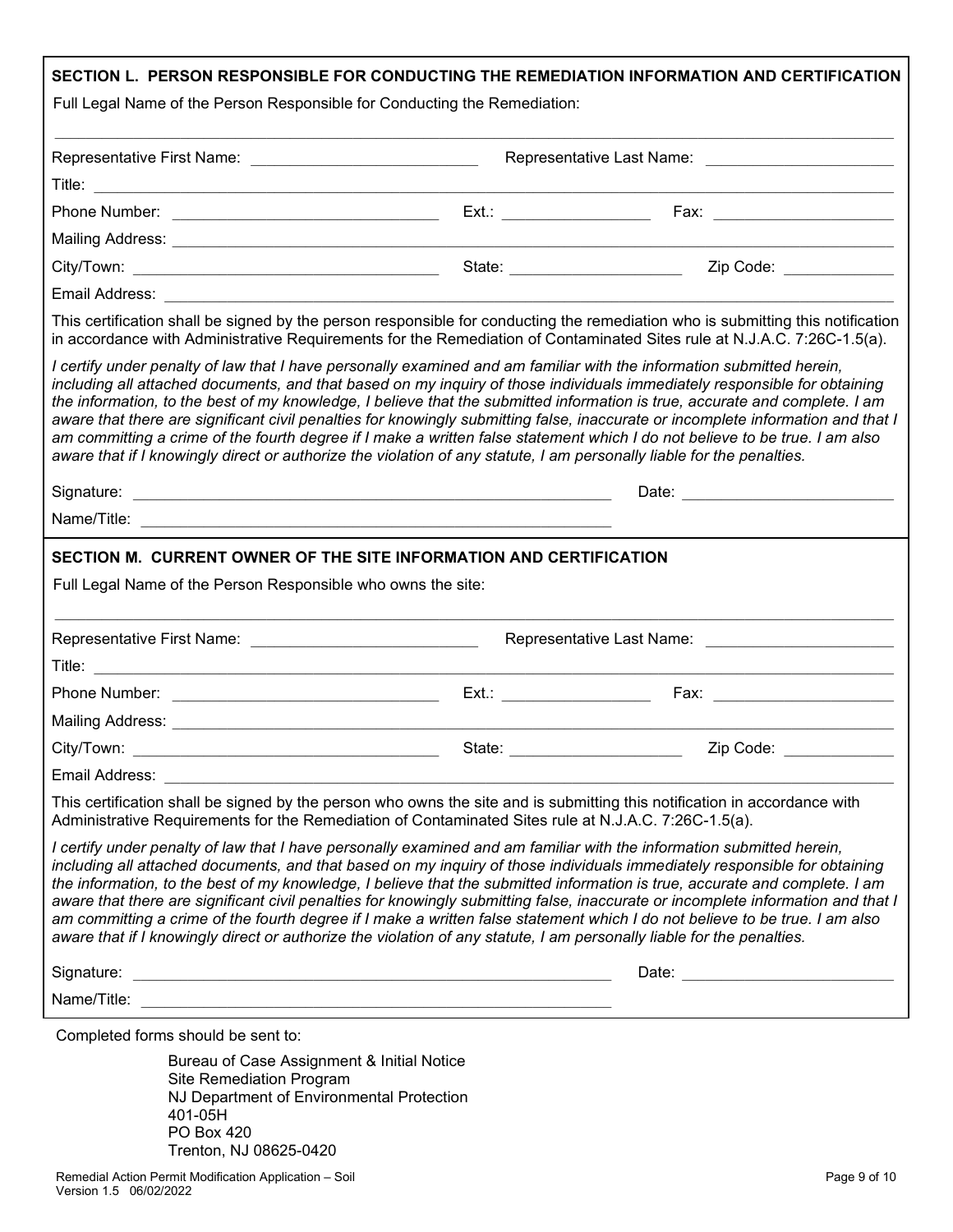| SECTION N. LICENSED SITE REMEDIATION PROFESSIONAL INFORMATION AND STATEMENT                                                                                                                                                                                                                |                                                                                                                                                                                                                                                                                                                                                                                                                                                                                                                                                                                                                                                                                                                                                                                                                                                                                                                                                                                                                                                                                                                                |
|--------------------------------------------------------------------------------------------------------------------------------------------------------------------------------------------------------------------------------------------------------------------------------------------|--------------------------------------------------------------------------------------------------------------------------------------------------------------------------------------------------------------------------------------------------------------------------------------------------------------------------------------------------------------------------------------------------------------------------------------------------------------------------------------------------------------------------------------------------------------------------------------------------------------------------------------------------------------------------------------------------------------------------------------------------------------------------------------------------------------------------------------------------------------------------------------------------------------------------------------------------------------------------------------------------------------------------------------------------------------------------------------------------------------------------------|
| LSRP ID Number: ____________________________                                                                                                                                                                                                                                               |                                                                                                                                                                                                                                                                                                                                                                                                                                                                                                                                                                                                                                                                                                                                                                                                                                                                                                                                                                                                                                                                                                                                |
|                                                                                                                                                                                                                                                                                            |                                                                                                                                                                                                                                                                                                                                                                                                                                                                                                                                                                                                                                                                                                                                                                                                                                                                                                                                                                                                                                                                                                                                |
|                                                                                                                                                                                                                                                                                            |                                                                                                                                                                                                                                                                                                                                                                                                                                                                                                                                                                                                                                                                                                                                                                                                                                                                                                                                                                                                                                                                                                                                |
|                                                                                                                                                                                                                                                                                            |                                                                                                                                                                                                                                                                                                                                                                                                                                                                                                                                                                                                                                                                                                                                                                                                                                                                                                                                                                                                                                                                                                                                |
|                                                                                                                                                                                                                                                                                            | Zip Code: 2000 - 2000 - 2010 - 2010 - 2010 - 2010 - 2010 - 2010 - 2010 - 2010 - 2010 - 2010 - 2010 - 2010 - 20                                                                                                                                                                                                                                                                                                                                                                                                                                                                                                                                                                                                                                                                                                                                                                                                                                                                                                                                                                                                                 |
| Email Address: <u>Alexander Address and Address and Address and Address and Address and Address and Address and A</u>                                                                                                                                                                      |                                                                                                                                                                                                                                                                                                                                                                                                                                                                                                                                                                                                                                                                                                                                                                                                                                                                                                                                                                                                                                                                                                                                |
| N.J.S.A. 58:10B-1.3b(1) and (2).                                                                                                                                                                                                                                                           | This statement shall be signed by the LSRP who is submitting this notification in accordance with N.J.S.A. 58:10C-14, and                                                                                                                                                                                                                                                                                                                                                                                                                                                                                                                                                                                                                                                                                                                                                                                                                                                                                                                                                                                                      |
| reports related thereto.                                                                                                                                                                                                                                                                   | (1) I certify, as a Licensed Site Remediation Professional authorized pursuant to N.J.S.A. 58:10C-1 et seq. to conduct<br>business in New Jersey, that for the remediation described in this submission, and all attachments included in this<br>submission, I personally: Managed, supervised, or performed the remediation conducted at this site that is described in<br>this submission, and all attachments included in this submission; and/or periodically reviewed and evaluated the work<br>performed by other persons that forms the basis for the information in this submission; and/or completed the work of<br>another site remediation professional, licensed or not, after having: (1) reviewed all available documentation on which I<br>relied; (2) conducted a site visit and observed the then-current conditions and verified the status of as much of the work<br>as was reasonably observable; and (3)concluded, in the exercise of my independent professional judgment, that there<br>was sufficient information upon which to complete any additional phase of remediation and prepare workplans and |
| $(2)$ I certify:<br>That I have read this submission and all attachments to this submission;<br>$\bullet$<br>$\bullet$<br>remediation professionals provided in N.J.S.A. 58:10C-16;<br>$\bullet$<br>requirements in N.J.S.A. 58:10C-14.c;<br>$\bullet$<br>N.J.A.C. 7:26I; and<br>complete. | That in performing the professional services as the licensed site remediation professional for the entire site or<br>each area of concern, I adhered to the professional conduct standards and requirements governing licensed site<br>That the remediation conducted at the entire site or each area of concern, that is described in this submission and<br>all attachments to this submission, was conducted pursuant to and in compliance with the remediation<br>That the remediation described in this submission, and all attachments to this submission, was conducted<br>pursuant to and in compliance with the regulations of the Site Remediation Professional Licensing Board at<br>That the information contained in this submission and all attachments to this submission is true, accurate, and                                                                                                                                                                                                                                                                                                                |
| safety and the environment.                                                                                                                                                                                                                                                                | (3) I certify, when this submission includes a response action outcome, that the entire site or each area of concern has<br>been remediated in compliance with all applicable statutes, rules, and regulations and is protective of public health and                                                                                                                                                                                                                                                                                                                                                                                                                                                                                                                                                                                                                                                                                                                                                                                                                                                                          |
| the Board or the Department have provided to me.                                                                                                                                                                                                                                           | (4) I certify that no other person is authorized or able to use any password, encryption method, or electronic signature that                                                                                                                                                                                                                                                                                                                                                                                                                                                                                                                                                                                                                                                                                                                                                                                                                                                                                                                                                                                                  |
| (5) I certify that I understand and acknowledge that:<br>and<br>more than \$75,000 per day of violation, or by imprisonment, or both.                                                                                                                                                      | If I knowingly make a false statement, representation, or certification in any document or information I submit to<br>the Department I may be subject to civil and administrative enforcement pursuant to N.J.S.A. 58:10C-<br>17.a.1(a)through (f) by the Board, including but not limited to license suspension, revocation, or denial of renewal;<br>If I purposely, knowingly, or recklessly make a false statement, representation, or certification in any application,<br>form, record, document or other information submitted to the Department or required to be maintained pursuant to<br>the Site Remediation Reform Act, I shall be guilty, upon conviction, of a crime of the third degree and shall,<br>notwithstanding the provisions of subsection b. of N.J.S.2C:43-3, be subject to a fine of not less than \$5,000 nor                                                                                                                                                                                                                                                                                      |
| (6) I certify that I have read this certification prior to signing, certifying, and making this submission.                                                                                                                                                                                |                                                                                                                                                                                                                                                                                                                                                                                                                                                                                                                                                                                                                                                                                                                                                                                                                                                                                                                                                                                                                                                                                                                                |
|                                                                                                                                                                                                                                                                                            | Date: <u>__________________</u>                                                                                                                                                                                                                                                                                                                                                                                                                                                                                                                                                                                                                                                                                                                                                                                                                                                                                                                                                                                                                                                                                                |
|                                                                                                                                                                                                                                                                                            |                                                                                                                                                                                                                                                                                                                                                                                                                                                                                                                                                                                                                                                                                                                                                                                                                                                                                                                                                                                                                                                                                                                                |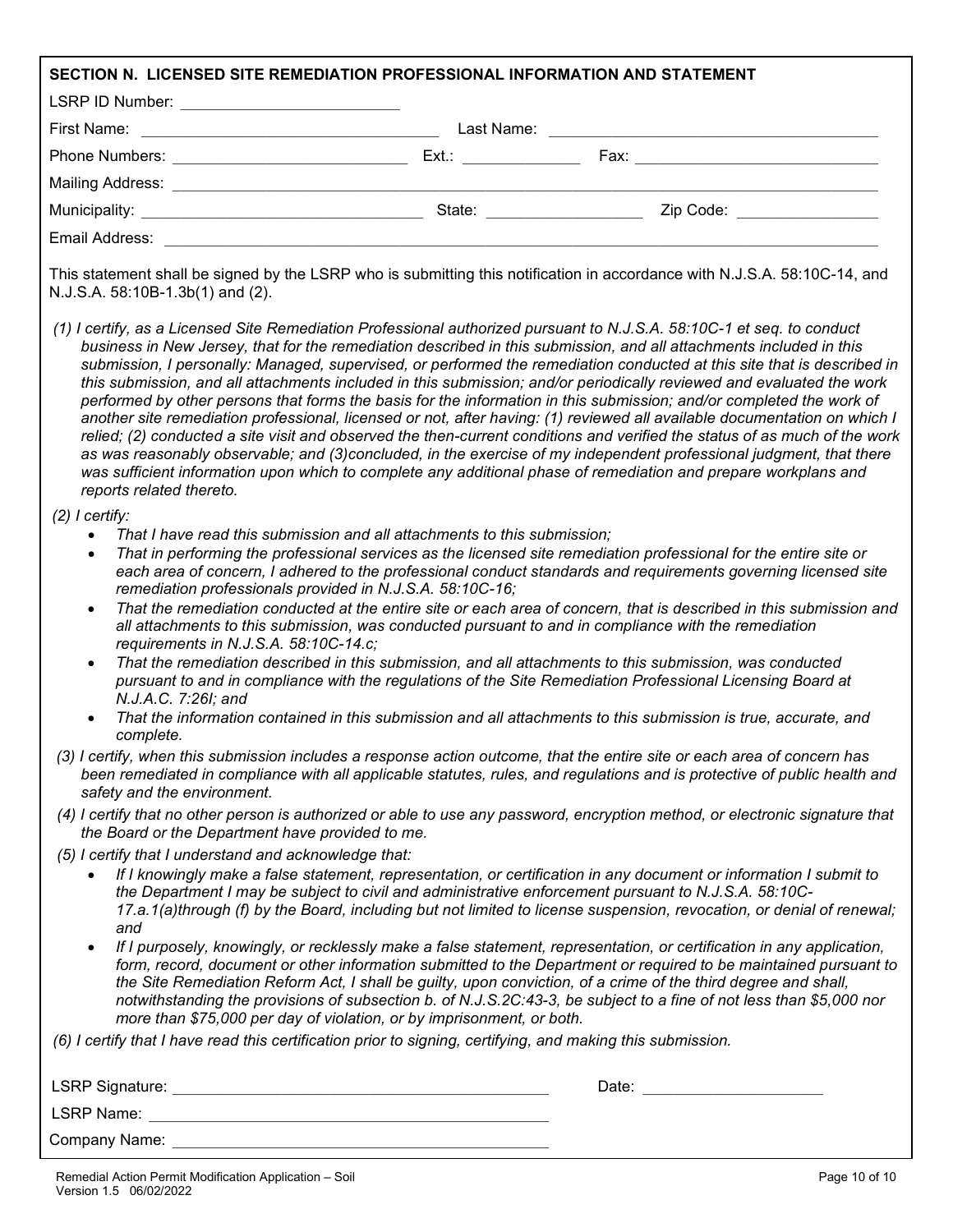### **ADDENDUM A**

## **Additional Persons Responsible for Conducting Remediation**

| ADDENDUM TO SECTION D. PERSON RESPONSIBLE FOR CONDUCTING THE REMEDIATION – CO-PERMITTEE                                                                                                                                                                                                                                                                             |                                                                                                                                                                                                                                                                                                                                                                  |
|---------------------------------------------------------------------------------------------------------------------------------------------------------------------------------------------------------------------------------------------------------------------------------------------------------------------------------------------------------------------|------------------------------------------------------------------------------------------------------------------------------------------------------------------------------------------------------------------------------------------------------------------------------------------------------------------------------------------------------------------|
|                                                                                                                                                                                                                                                                                                                                                                     |                                                                                                                                                                                                                                                                                                                                                                  |
|                                                                                                                                                                                                                                                                                                                                                                     |                                                                                                                                                                                                                                                                                                                                                                  |
|                                                                                                                                                                                                                                                                                                                                                                     |                                                                                                                                                                                                                                                                                                                                                                  |
|                                                                                                                                                                                                                                                                                                                                                                     |                                                                                                                                                                                                                                                                                                                                                                  |
|                                                                                                                                                                                                                                                                                                                                                                     |                                                                                                                                                                                                                                                                                                                                                                  |
|                                                                                                                                                                                                                                                                                                                                                                     |                                                                                                                                                                                                                                                                                                                                                                  |
|                                                                                                                                                                                                                                                                                                                                                                     |                                                                                                                                                                                                                                                                                                                                                                  |
| Check the box if the Additional Person Responsible for Conducting the Remediation is the<br><b>Primary Contact for Permit Compliance</b>                                                                                                                                                                                                                            |                                                                                                                                                                                                                                                                                                                                                                  |
|                                                                                                                                                                                                                                                                                                                                                                     | No<br>$\perp$                                                                                                                                                                                                                                                                                                                                                    |
| If "No", proceed to the next section.                                                                                                                                                                                                                                                                                                                               |                                                                                                                                                                                                                                                                                                                                                                  |
|                                                                                                                                                                                                                                                                                                                                                                     | $\perp$<br>No                                                                                                                                                                                                                                                                                                                                                    |
| If "Yes", check the exemption(s) that applies:                                                                                                                                                                                                                                                                                                                      |                                                                                                                                                                                                                                                                                                                                                                  |
| Government entity (e.g., departments, agencies, and public universities)<br>A person not liable pursuant to the Spill Act that purchased contaminated<br>property before May 7, 2009<br>A person that conducted remediation at their primary or secondary residence<br>Owner or operator of a child care center<br>Public school, private school, or charter school |                                                                                                                                                                                                                                                                                                                                                                  |
| Identify the estimated cost of the operation, maintenance, and monitoring of the<br>3.                                                                                                                                                                                                                                                                              |                                                                                                                                                                                                                                                                                                                                                                  |
|                                                                                                                                                                                                                                                                                                                                                                     | $\Box$ No                                                                                                                                                                                                                                                                                                                                                        |
|                                                                                                                                                                                                                                                                                                                                                                     | $\Box$ No                                                                                                                                                                                                                                                                                                                                                        |
| a. The amount of funds needed to operate, maintain, and monitor the engineering<br>control(s) at the site for 30 years (minimum of \$30,000 for a 30-year time frame);                                                                                                                                                                                              |                                                                                                                                                                                                                                                                                                                                                                  |
| b. The amount of funds in the RFS equals the amount of funds required to be<br>posted for RFA and Financial Assurance; and                                                                                                                                                                                                                                          |                                                                                                                                                                                                                                                                                                                                                                  |
| c. The RFS is not in the form of a self-guarantee.                                                                                                                                                                                                                                                                                                                  |                                                                                                                                                                                                                                                                                                                                                                  |
|                                                                                                                                                                                                                                                                                                                                                                     |                                                                                                                                                                                                                                                                                                                                                                  |
| 5.                                                                                                                                                                                                                                                                                                                                                                  |                                                                                                                                                                                                                                                                                                                                                                  |
| a detailed cost estimate should be attached. Also, please be sure to provide one of the following as indicated in<br>Soil RAP Application; the date the original Financial Assurance mechanism was submitted to the NJDEP; or an<br>conform to the Financial Assurance format.                                                                                      | As indicated in Section F above, an electronic copy of the completed Remediation Cost Review and RFS/FA Form with<br>Section F above: attach the <b>original</b> Financial Assurance mechanism (hard copy), including any Amendments, to the<br>electronic copy of the existing RFS mechanism that is being used as the Financial Assurance and the amendment to |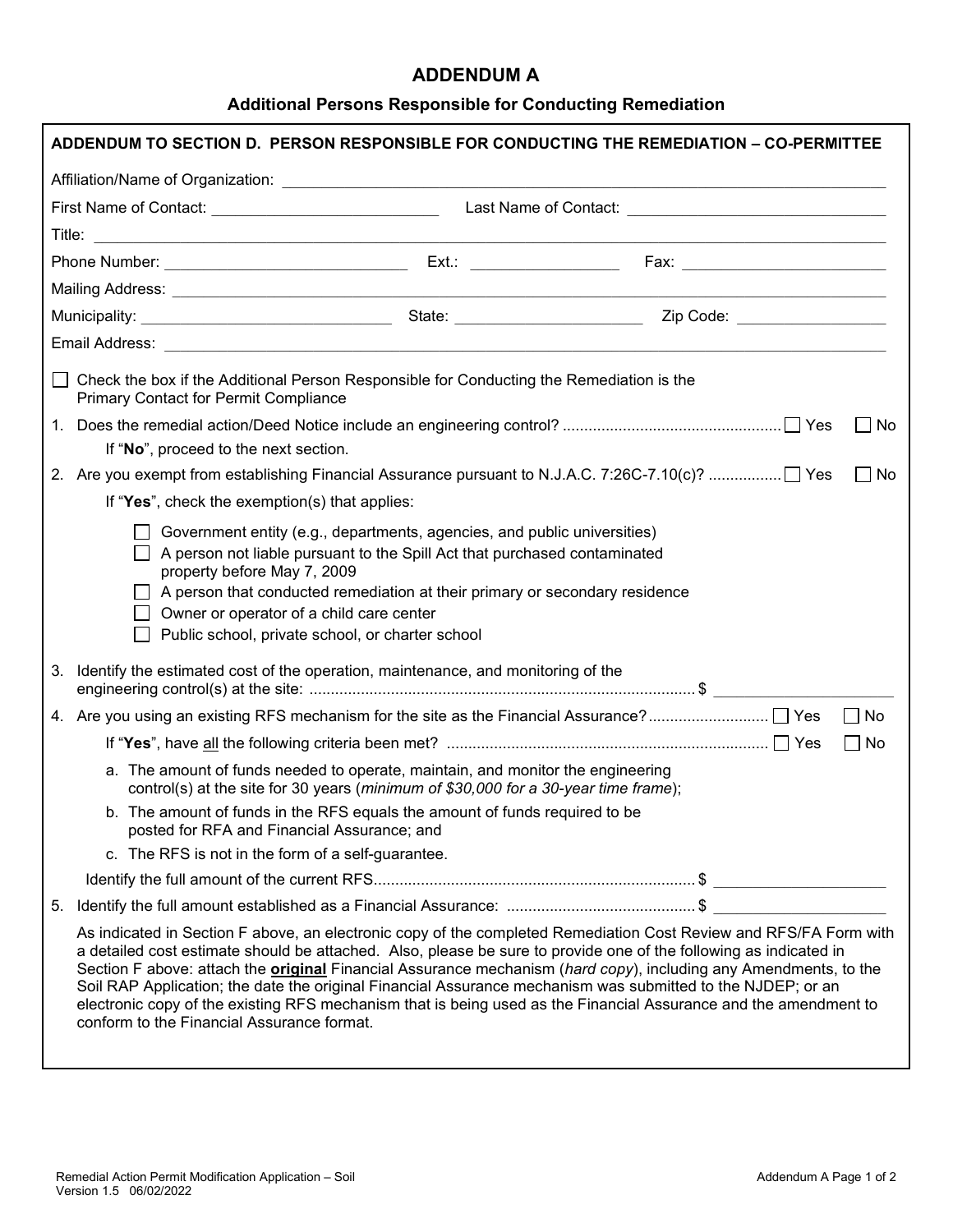# **ADDENDUM A**

|    | 6. What is the Financial Assurance Mechanism? (check all that apply)                                                                                                                                                                           |                       |                                                                                                                                                                                                                                                                                                                                                                                                                                                                                                                             |
|----|------------------------------------------------------------------------------------------------------------------------------------------------------------------------------------------------------------------------------------------------|-----------------------|-----------------------------------------------------------------------------------------------------------------------------------------------------------------------------------------------------------------------------------------------------------------------------------------------------------------------------------------------------------------------------------------------------------------------------------------------------------------------------------------------------------------------------|
|    | <b>Remediation Trust Fund</b>                                                                                                                                                                                                                  | $\Box$ Line of Credit | $\Box$ Surety Bond                                                                                                                                                                                                                                                                                                                                                                                                                                                                                                          |
|    | <b>Environmental Insurance Policy</b>                                                                                                                                                                                                          | Letter of Credit      |                                                                                                                                                                                                                                                                                                                                                                                                                                                                                                                             |
| 7. | Contact information at the financial institution for the Financial Assurance:                                                                                                                                                                  |                       |                                                                                                                                                                                                                                                                                                                                                                                                                                                                                                                             |
|    |                                                                                                                                                                                                                                                |                       |                                                                                                                                                                                                                                                                                                                                                                                                                                                                                                                             |
|    |                                                                                                                                                                                                                                                |                       |                                                                                                                                                                                                                                                                                                                                                                                                                                                                                                                             |
|    |                                                                                                                                                                                                                                                |                       |                                                                                                                                                                                                                                                                                                                                                                                                                                                                                                                             |
|    |                                                                                                                                                                                                                                                |                       |                                                                                                                                                                                                                                                                                                                                                                                                                                                                                                                             |
|    |                                                                                                                                                                                                                                                |                       |                                                                                                                                                                                                                                                                                                                                                                                                                                                                                                                             |
|    |                                                                                                                                                                                                                                                |                       |                                                                                                                                                                                                                                                                                                                                                                                                                                                                                                                             |
|    |                                                                                                                                                                                                                                                |                       |                                                                                                                                                                                                                                                                                                                                                                                                                                                                                                                             |
|    | Full Legal Name of the Person Responsible for Conducting the Remediation:<br>Representative First Name: ___________________________________                                                                                                    |                       |                                                                                                                                                                                                                                                                                                                                                                                                                                                                                                                             |
|    |                                                                                                                                                                                                                                                |                       |                                                                                                                                                                                                                                                                                                                                                                                                                                                                                                                             |
|    |                                                                                                                                                                                                                                                |                       |                                                                                                                                                                                                                                                                                                                                                                                                                                                                                                                             |
|    |                                                                                                                                                                                                                                                |                       |                                                                                                                                                                                                                                                                                                                                                                                                                                                                                                                             |
|    |                                                                                                                                                                                                                                                |                       |                                                                                                                                                                                                                                                                                                                                                                                                                                                                                                                             |
|    | Email Address: 2008. 2009. 2010. 2010. 2010. 2010. 2010. 2010. 2010. 2010. 2010. 2010. 2010. 2010. 2010. 2010                                                                                                                                  |                       |                                                                                                                                                                                                                                                                                                                                                                                                                                                                                                                             |
|    |                                                                                                                                                                                                                                                |                       | This certification shall be signed by the person responsible for conducting the remediation who is submitting this notification<br>in accordance with Administrative Requirements for the Remediation of Contaminated Sites rule at N.J.A.C. 7:26C-1.5(a).                                                                                                                                                                                                                                                                  |
|    | I certify under penalty of law that I have personally examined and am familiar with the information submitted herein,<br>aware that if I knowingly direct or authorize the violation of any statute, I am personally liable for the penalties. |                       | including all attached documents, and that based on my inquiry of those individuals immediately responsible for obtaining<br>the information, to the best of my knowledge, I believe that the submitted information is true, accurate and complete. I am<br>aware that there are significant civil penalties for knowingly submitting false, inaccurate or incomplete information and that I<br>am committing a crime of the fourth degree if I make a written false statement which I do not believe to be true. I am also |
|    |                                                                                                                                                                                                                                                |                       |                                                                                                                                                                                                                                                                                                                                                                                                                                                                                                                             |
|    |                                                                                                                                                                                                                                                |                       | Date: _________________________                                                                                                                                                                                                                                                                                                                                                                                                                                                                                             |
|    |                                                                                                                                                                                                                                                |                       |                                                                                                                                                                                                                                                                                                                                                                                                                                                                                                                             |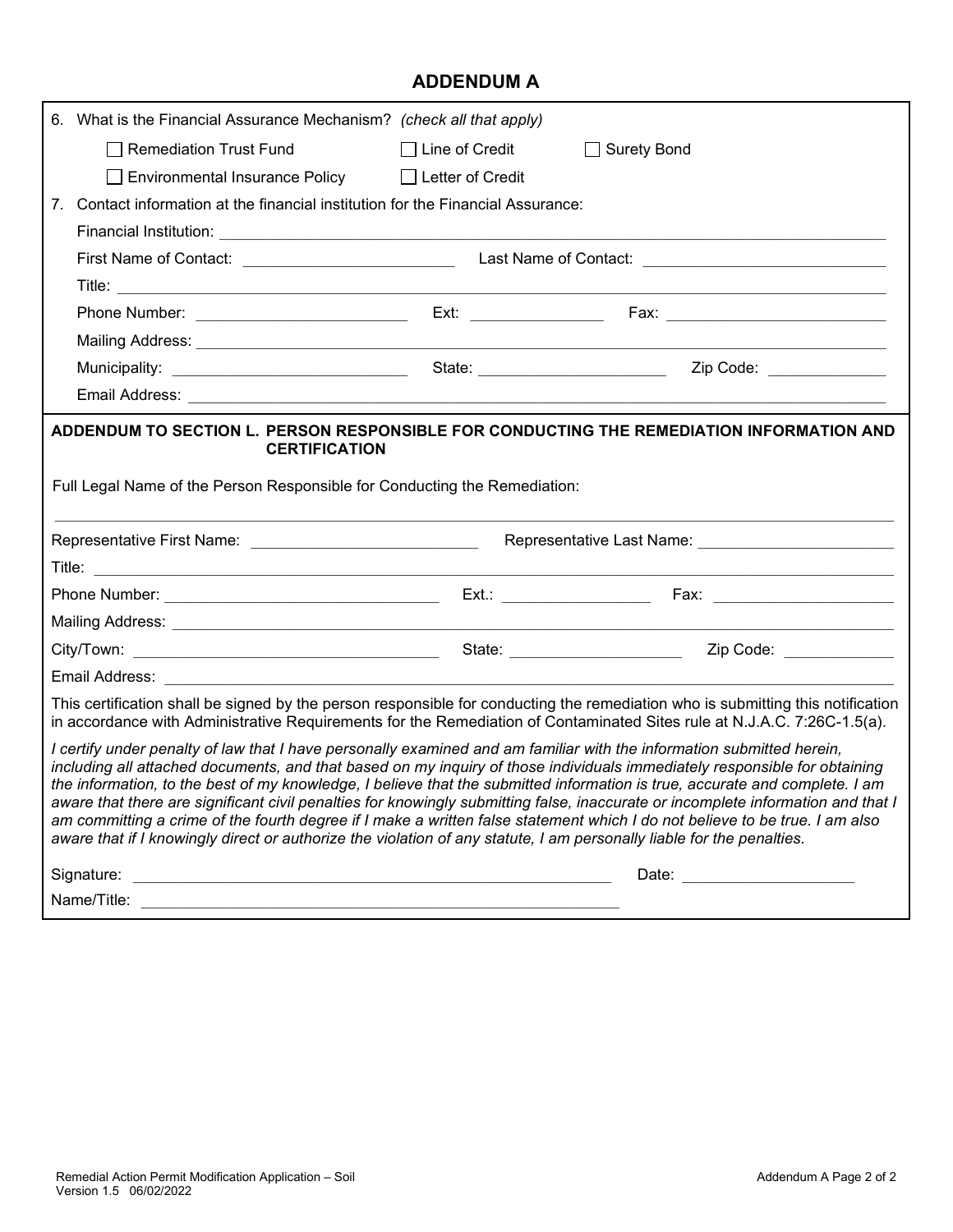## **ADDENDUM B**

**Additional Property Owners**

|                                                                                      | ADDENDUM TO SECTION E. CURRENT OWNER OF THE SITE - CO-PERMITTEE                                                                                                                                                                                                                                                                                                                                                                                                                                                                                                                                                                                    |  |                      |  |  |  |  |
|--------------------------------------------------------------------------------------|----------------------------------------------------------------------------------------------------------------------------------------------------------------------------------------------------------------------------------------------------------------------------------------------------------------------------------------------------------------------------------------------------------------------------------------------------------------------------------------------------------------------------------------------------------------------------------------------------------------------------------------------------|--|----------------------|--|--|--|--|
|                                                                                      |                                                                                                                                                                                                                                                                                                                                                                                                                                                                                                                                                                                                                                                    |  |                      |  |  |  |  |
|                                                                                      |                                                                                                                                                                                                                                                                                                                                                                                                                                                                                                                                                                                                                                                    |  |                      |  |  |  |  |
|                                                                                      | the control of the control of the control of the control of the control of the control of                                                                                                                                                                                                                                                                                                                                                                                                                                                                                                                                                          |  |                      |  |  |  |  |
|                                                                                      |                                                                                                                                                                                                                                                                                                                                                                                                                                                                                                                                                                                                                                                    |  |                      |  |  |  |  |
|                                                                                      |                                                                                                                                                                                                                                                                                                                                                                                                                                                                                                                                                                                                                                                    |  |                      |  |  |  |  |
|                                                                                      |                                                                                                                                                                                                                                                                                                                                                                                                                                                                                                                                                                                                                                                    |  |                      |  |  |  |  |
|                                                                                      |                                                                                                                                                                                                                                                                                                                                                                                                                                                                                                                                                                                                                                                    |  |                      |  |  |  |  |
| □ Check the box if the additional owner is the Primary Contact for Permit Compliance |                                                                                                                                                                                                                                                                                                                                                                                                                                                                                                                                                                                                                                                    |  |                      |  |  |  |  |
|                                                                                      | $\Box$ No                                                                                                                                                                                                                                                                                                                                                                                                                                                                                                                                                                                                                                          |  |                      |  |  |  |  |
| If "No", proceed to next section.                                                    |                                                                                                                                                                                                                                                                                                                                                                                                                                                                                                                                                                                                                                                    |  |                      |  |  |  |  |
|                                                                                      | 2. Are you exempt from establishing Financial Assurance pursuant to N.J.A.C. 7:26C-7.10(c)?] Yes<br>$\perp$<br>No                                                                                                                                                                                                                                                                                                                                                                                                                                                                                                                                  |  |                      |  |  |  |  |
|                                                                                      | If "Yes", check the exemption that applies, and then proceed to the next section:                                                                                                                                                                                                                                                                                                                                                                                                                                                                                                                                                                  |  |                      |  |  |  |  |
|                                                                                      | Government entity (e.g., departments, agencies, and public universities)<br>A person not liable pursuant to the Spill Act that purchased contaminated<br>property before May 7, 2009<br>A person that conducted remediation at their primary or secondary residence<br>Owner or operator of a child care center<br>Public school, private school, or charter school<br>Owner or operator of a small business responsible for conducting remediation<br>$\perp$<br>at the location of the site                                                                                                                                                      |  |                      |  |  |  |  |
|                                                                                      | Do you represent a homeowner association or a condominium association pursuant to the<br>3.                                                                                                                                                                                                                                                                                                                                                                                                                                                                                                                                                        |  | $\blacksquare$<br>No |  |  |  |  |
|                                                                                      | If "Yes", an electronic copy of the association's annual budget that includes funds<br>for the operation, maintenance, and monitoring of the engineering control(s) at the site should be attached as<br>indicated in Section F above.                                                                                                                                                                                                                                                                                                                                                                                                             |  |                      |  |  |  |  |
|                                                                                      | 4. Identify the estimated cost of the operation, maintenance, and monitoring of the                                                                                                                                                                                                                                                                                                                                                                                                                                                                                                                                                                |  |                      |  |  |  |  |
|                                                                                      |                                                                                                                                                                                                                                                                                                                                                                                                                                                                                                                                                                                                                                                    |  | $\Box$ No            |  |  |  |  |
|                                                                                      |                                                                                                                                                                                                                                                                                                                                                                                                                                                                                                                                                                                                                                                    |  | $\Box$ No            |  |  |  |  |
|                                                                                      | a. The amount of funds needed to operate, maintain, and monitor the engineering<br>control(s) at the site for 30 years (minimum of \$30,000 for a 30-year time frame);                                                                                                                                                                                                                                                                                                                                                                                                                                                                             |  |                      |  |  |  |  |
|                                                                                      | b. The amount of funds in the RFS equals the amount of funds required to be<br>posted for RFA and Financial Assurance; and                                                                                                                                                                                                                                                                                                                                                                                                                                                                                                                         |  |                      |  |  |  |  |
|                                                                                      | c. The RFS is not in the form of a self-guarantee.                                                                                                                                                                                                                                                                                                                                                                                                                                                                                                                                                                                                 |  |                      |  |  |  |  |
|                                                                                      |                                                                                                                                                                                                                                                                                                                                                                                                                                                                                                                                                                                                                                                    |  |                      |  |  |  |  |
|                                                                                      | 6.                                                                                                                                                                                                                                                                                                                                                                                                                                                                                                                                                                                                                                                 |  |                      |  |  |  |  |
|                                                                                      | As indicated in Section F above, an electronic copy of the completed Remediation Cost Review and RFS/FA Form with<br>a detailed cost estimate should be attached. Also, please be sure to provide one of the following as indicated in<br>Section F above: attach the <b>original</b> Financial Assurance mechanism (hard copy), including any Amendments, to the<br>Soil RAP Application; the date the original Financial Assurance mechanism was submitted to the NJDEP; or an<br>electronic copy of the existing RFS mechanism that is being used as the Financial Assurance and the amendment to<br>conform to the Financial Assurance format. |  |                      |  |  |  |  |